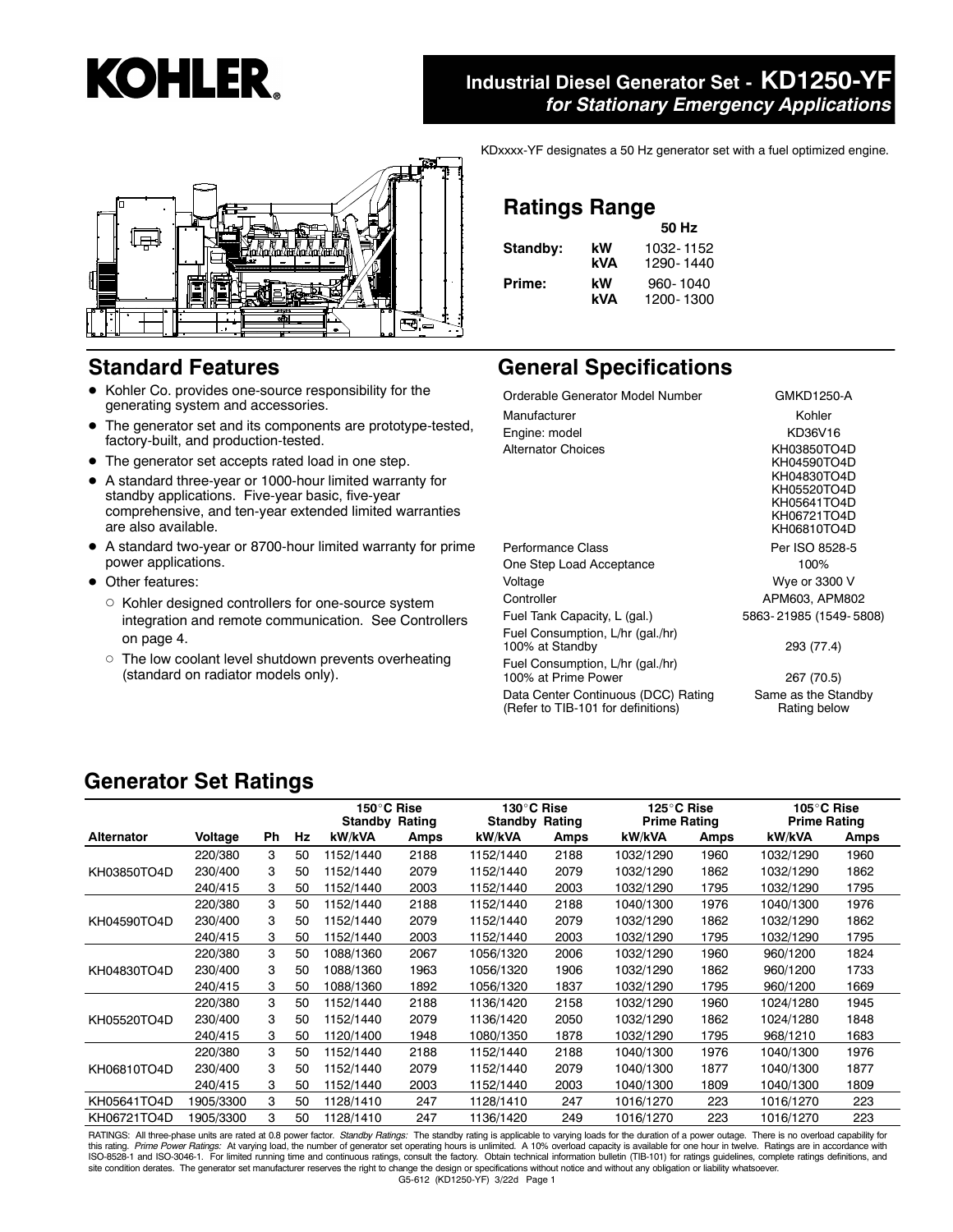# **Industrial Diesel Generator Set - KD1250-YF** *for Stationary Emergency Applications*

| <b>Engine Specifications</b>                                         | 50 Hz                                               | <b>Fuel Consumption</b>                                                                                                | 50 Hz                 |  |
|----------------------------------------------------------------------|-----------------------------------------------------|------------------------------------------------------------------------------------------------------------------------|-----------------------|--|
| Manufacturer                                                         | Kohler                                              | Diesel, Lph (gph) at % load                                                                                            | <b>Standby Rating</b> |  |
| Engine: model                                                        | KD36V16                                             | 100%                                                                                                                   | 293<br>(77.4)         |  |
| Engine: type                                                         | 4-Cycle, Turbocharged,                              | 75%                                                                                                                    | 218<br>(57.6)         |  |
|                                                                      | Intercooled                                         | 50%                                                                                                                    |                       |  |
| Cylinder arrangement                                                 | $16-V$                                              |                                                                                                                        | 148<br>(39.1)         |  |
| Displacement, L (cu. in.)                                            | 36 (2197)                                           | 25%                                                                                                                    | 79<br>(20.9)          |  |
| Bore and stroke, mm (in.)                                            | 135 x 157 (5.31 x 6.18)                             | Diesel, Lph (gph) at % load                                                                                            | <b>Prime Rating</b>   |  |
| Compression ratio                                                    | 15.0:1                                              | 100%                                                                                                                   | 267<br>(70.5)         |  |
| Piston speed, m/min. (ft./min.)                                      | 471 (1545)                                          | 75%                                                                                                                    | 199<br>(52.5)         |  |
| Main bearings: quantity, type                                        | 11, Precision Half Shells                           | 50%                                                                                                                    | 135<br>(35.7)         |  |
| Rated rpm                                                            | 1500                                                | 25%                                                                                                                    | 73<br>(19.3)          |  |
| Max. power at rated rpm, kWm (BHP)                                   | 1238 (1660)                                         | <b>Radiator System</b>                                                                                                 | 50 Hz                 |  |
| Cylinder head material                                               | Cast Iron                                           | Ambient temperature, °C (°F)*                                                                                          | 40 (104)              |  |
| Crankshaft material                                                  | Steel                                               | Engine jacket water capacity, L (gal.)                                                                                 | 124 (33)              |  |
| Valve (exhaust) material                                             | Steel                                               | Radiator system capacity, including                                                                                    |                       |  |
| Governor: type, make/model                                           | <b>KODEC Electronic Control</b>                     | engine, L (gal.)                                                                                                       | 235 (62)              |  |
| Frequency regulation, no-load to-full load                           | <b>Isochronous</b>                                  | Engine jacket water flow, Lpm (gpm)                                                                                    | 1723 (455)            |  |
| Frequency regulation, steady state                                   | ±0.25%                                              | Heat rejected to cooling water at rated<br>kW, dry exhaust, kW (Btu/min.)                                              | 478 (27208)           |  |
| Frequency                                                            | Fixed                                               | Heat rejected to charge air cooler at                                                                                  |                       |  |
| Air cleaner type, all models                                         | Dry                                                 | rated kW, dry exhaust, kW (Btu/min.)                                                                                   | 240 (13661)           |  |
| <b>Lubricating System</b>                                            | 50 Hz                                               | Charge cooling air inlet temperature at<br>25 °C (77 °F) ambient, $\degree$ C ( $\degree$ F)                           | 210 (410)             |  |
| <b>Type</b>                                                          | <b>Full Pressure</b>                                | Turbocharger boost (abs), bar (psi)                                                                                    | 3.12(45.2)            |  |
| Oil pan capacity with filter (dipstick max                           |                                                     | Water pump type                                                                                                        | Centrifugal           |  |
| mark), $L$ (qt.)                                                     | 135 (143)                                           | Fan diameter, including blades, mm (in.)                                                                               | 1350 (53.1)           |  |
| Oil pan capacity with filter (initial fill),                         |                                                     | Fan, kWm (HP)                                                                                                          | 40 (53.6)             |  |
| $L$ (qt.)                                                            | 152 (161)                                           | Max. restriction of cooling air, intake and                                                                            |                       |  |
| Oil filter: quantity, type                                           | 4, Cartridge                                        | discharge side of radiator, kPa (in. $H_2O$ )<br>0.125(0.5)                                                            |                       |  |
| Oil cooler                                                           | Water-Cooled                                        | * Enclosure with enclosed silencer reduces ambient temperature<br>capability by $5^{\circ}$ C (9 $^{\circ}$ F).        |                       |  |
| <b>Fuel System</b>                                                   | 50 Hz                                               | <b>Remote Radiator System†</b>                                                                                         | 50 Hz                 |  |
| Fuel supply line, min. ID, mm (in.)                                  | 19 (0.75)                                           | Exhaust manifold type                                                                                                  | Dry                   |  |
| Fuel return line, min. ID, mm (in.)                                  | 12(0.5)                                             | Connection sizes:                                                                                                      |                       |  |
| Max. fuel flow, Lph (gph)                                            | 480 (127)                                           | Water inlet/outlet, mm (in.)                                                                                           |                       |  |
| Min./max. fuel pressure at engine supply<br>connection, kPa (in. Hg) | $-30/30$ ( $-8.8/8.8$ )                             | Charge air cooler inlet/outlet<br>(pipe dia. of flange), mm (in.)                                                      |                       |  |
| Maximum diesel fuel lift, m (ft.)                                    | 3.7(12)                                             | Static head allowable                                                                                                  |                       |  |
| Max. return line restriction, kPa (in. Hq)                           | 30(8.8)                                             | above engine, kPa (ft. $H_2O$ )                                                                                        | 70 (23.5)             |  |
| Fuel filter: quantity, type                                          | 1, Primary Engine Filter<br>1, Fuel/Water Separator | † Contact your local distributor for cooling system options and<br>specifications based on your specific requirements. |                       |  |
| Recommended fuel                                                     | #2 Diesel ULSD                                      |                                                                                                                        |                       |  |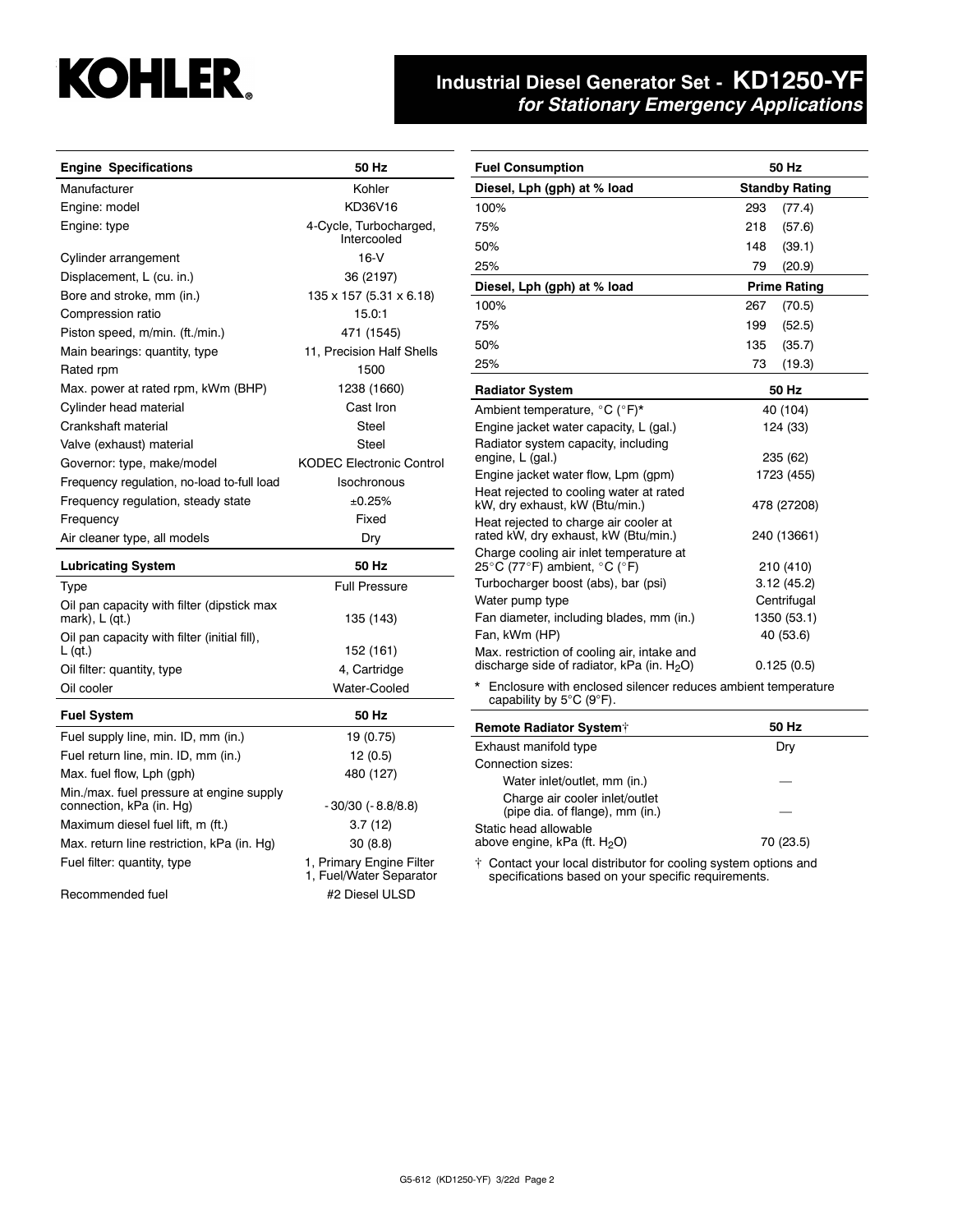# **Industrial Diesel Generator Set - KD1250-YF** *for Stationary Emergency Applications*

| <b>Exhaust System</b>                                                                                                                            | 50 Hz                                                                |
|--------------------------------------------------------------------------------------------------------------------------------------------------|----------------------------------------------------------------------|
| Exhaust flow at rated kW, $m^3/m$ in. (cfm)                                                                                                      | 197 (6954)                                                           |
| Exhaust temperature at rated kW at<br>25°C (77°F) ambient, dry exhaust,<br>$^{\circ}$ C ( $^{\circ}$ F)                                          | 541 (1006)                                                           |
| Maximum allowable back pressure,<br>kPa (in. Hg)                                                                                                 | 8.5(2.5)                                                             |
| Exh. outlet size at eng. hookup, mm (in.)                                                                                                        | See ADV drawing                                                      |
| <b>Electrical System</b>                                                                                                                         | 50 Hz                                                                |
| Battery charging alternator:                                                                                                                     |                                                                      |
| Ground (negative/positive)                                                                                                                       | Negative                                                             |
| Volts (DC)                                                                                                                                       | 24                                                                   |
| Ampere rating                                                                                                                                    | 140                                                                  |
| Starter motor qty. at starter motor power<br>rating, rated voltage (DC)                                                                          | Standard: 2 @ 8.4 kW, 24;<br>Redundant (optional):<br>4 @ 8.4 kW, 24 |
| Battery, recommended cold cranking<br>amps (CCA):                                                                                                |                                                                      |
| Quantity, CCA rating each, type<br>(with standard starters)                                                                                      | 4, 1110, AGM                                                         |
| Quantity, CCA rating each, type<br>(with optional redundant starters)                                                                            | 8, 1110, AGM                                                         |
| Battery voltage (DC)                                                                                                                             | 12                                                                   |
| <b>Air Requirements</b>                                                                                                                          | 50 Hz                                                                |
| Radiator-cooled cooling air,<br>m <sup>3</sup> /min. (scfm)‡                                                                                     | 1224 (42225)                                                         |
| Cooling air required for generator set<br>when equipped with city water cooling or<br>remote radiator, based on $14^{\circ}$ C (25 $^{\circ}$ F) |                                                                      |
| rise, m <sup>3</sup> /min. (scfm)‡                                                                                                               | 749 (26480)                                                          |
| Combustion air, m <sup>3</sup> /min. (cfm)                                                                                                       | 68.7 (2427)                                                          |
| Heat rejected to ambient air:                                                                                                                    |                                                                      |
| Engine, kW (Btu/min.)                                                                                                                            | 145 (8253)                                                           |
| Alternator, kW (Btu/min.)                                                                                                                        | 66 (3789)                                                            |
|                                                                                                                                                  |                                                                      |

 $\ddagger$  Air density = 1.20 kg/m<sup>3</sup> (0.075 lbm/ft<sup>3</sup>)

|                                          | <b>Alternator Specifications</b>      | 50 Hz                                                      |  |  |
|------------------------------------------|---------------------------------------|------------------------------------------------------------|--|--|
| Type                                     |                                       | 4-Pole, Rotating-Field                                     |  |  |
| Exciter type                             |                                       | Brushless, Permanent-<br><b>Magnet Pilot Exciter</b>       |  |  |
| Voltage regulator                        |                                       | Solid-State, Volts/Hz                                      |  |  |
| Insulation:                              |                                       | NEMA MG1, UL 1446,<br>Vacuum Pressure<br>Impregnated (VPI) |  |  |
| Material                                 |                                       | Class H, Synthetic,<br>Nonhygroscopic                      |  |  |
|                                          | Temperature rise                      | 130°C, 150°C Standby                                       |  |  |
|                                          | Bearing: quantity, type               | 1. Sealed                                                  |  |  |
| Coupling                                 |                                       | <b>Flexible Disc</b>                                       |  |  |
| Amortisseur windings                     |                                       | Full                                                       |  |  |
|                                          | Alternator winding type (up to 600 V) | Random Wound                                               |  |  |
| Alternator winding type (above 600 V)    |                                       | Form Wound                                                 |  |  |
| Rotor balancing                          |                                       | 125%                                                       |  |  |
| Voltage regulation, no-load to full-load |                                       | ±0.25%                                                     |  |  |
|                                          | Unbalanced load capability            | 100% of Rated<br><b>Standby Current</b>                    |  |  |
| Peak motor starting kVA:                 |                                       | (35% dip for<br>voltages below)                            |  |  |
| 400 V                                    | KH03850TO4D                           | 4459                                                       |  |  |
| 400 V                                    | KH04590TO4D                           | 5025                                                       |  |  |
| 400 V                                    | KH04830TO4D                           | 3494                                                       |  |  |
| 400 V                                    | KH05520TO4D                           | 3844                                                       |  |  |
| 400 V<br>KH06810TO4D                     |                                       | 7055                                                       |  |  |

## **Alternator Standard Features**

- The pilot-excited, permanent magnet (PM) alternator provides superior short-circuit capability.
- All models are brushless, rotating-field alternators.
- NEMA MG1, IEEE, and ANSI standards compliance for temperature rise and motor starting.
- Sustained short-circuit current of up to 300% of the rated current for up to 10 seconds.
- **•** Sustained short-circuit current enabling downstream circuit breakers to trip without collapsing the alternator field.
- Self-ventilated and dripproof construction.
- Superior voltage waveform from two-thirds pitch windings and skewed stator.
- Brushless alternator with brushless pilot exciter for excellent load response.

**NOTE:** See TIB- 102 Alternator Data Sheets for alternator application data and ratings, efficiency curves, voltage dip with motor starting curves, and short circuit decrement curves.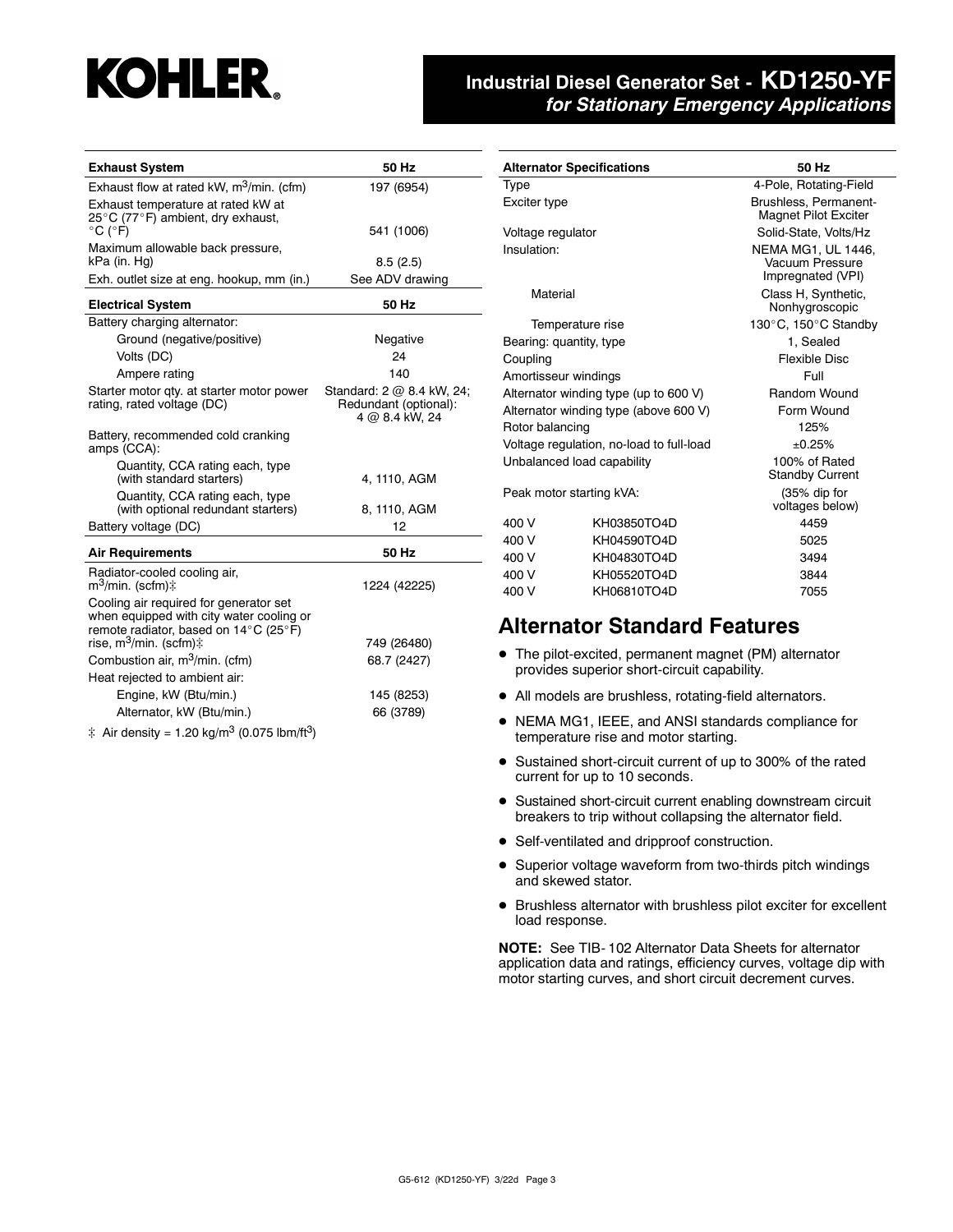# **Industrial Diesel Generator Set - KD1250-YF** *for Stationary Emergency Applications*

# **Controllers**



#### **APM802 Controller**

Provides advanced control, system monitoring, and system diagnostics for optimum performance and compatibility.

- 12-inch graphic display with touch screen and menu control provide easy local data access
- Measurements are selectable in metric or English units
- User language is selectable
- Two USB ports allow connection of a flash drive, mouse, or keypad
- Electrical data, mechanical data, and system settings can be saved to a flash drive
- Ethernet port allows connection to a PC type computer or Ethernet switch
- The controller supports Modbus® RTU and TCP protocols
- NFPA 110 Level 1 capability

Refer to G6-152 for additional controller features and accessories.

Modbus<sup>®</sup> is a registered trademark of Schneider Electric.

# **KOHI ED**

#### **APM603 Controller**

Provides advanced control, system monitoring, and system diagnostics for optimum performance and compatibility.

- 7-inch graphic display with touch screen and menu control provides easy local data access
- Measurements are selectable in metric or English units
- Paralleling capability to control up to 8 generators on an isolated bus with first-on logic, synchronizer, kW and kVAR load sharing, and protective relays
- Note: Parallel with other APM603 controllers only
- Generator management to turn paralleled generators off and on as required by load demand
- Load management to connect and disconnect loads as required
- $\bullet$ Controller supports Modbus<sup>®</sup> RTU, Modbus<sup>®</sup> TCP, SNMP and BACnet
- Integrated voltage regulator with ±0.25% regulation
- $\bullet$  Built-in alternator thermal overload protection
- $\bullet$  UL-listed overcurrent protective device
- NFPA 110 Level 1 capability

Refer to G6-162 for additional controller features and accessories.

BACNet<sup>®</sup> is a registered trademark of ASHRAE.

## **Codes and Standards**

- Engine- generator set is designed and manufactured in facilities certified to standards ISO2008:9001 and ISO2004:14001.
- Generator set meets NEMA MG1, BS5000, ISO, DIN EN, and IEC standards, NFPA 110
- $\bullet$  Engine generator set is tested to ISO 8528-5 for transient response.
- $\bullet$  The generator set and its components are prototype-tested, factory-built, and production-tested.

# **Third-Party Compliance**

**Available Approvals and Listings**

cULus

# **Warranty Information**

- A standard three-year or 1000-hour limited warranty for standby applications. Five-year basic, five-year comprehensive, and ten-year extended limited warranties are also available.
- A standard two-year or 8700-hour limited warranty for prime power applications.

#### **Available Warranties for Standby Applications**

- 5-Year Basic Limited
- 5-Year Comprehensive Limited
- 10-Year Major Components Limited

#### **Standard Features**

- $\bullet$ Closed Crankcase Ventilation (CCV) Filters
- $\bullet$ Customer Connection
- $\bullet$ Generator Heater (3300 Volt)
- $\bullet$ Integral Vibration Isolation
- $\bullet$ Local Emergency Stop Switch
- $\bullet$ Oil Drain and Coolant Drain Extension
- **•** Operation and Installation Literature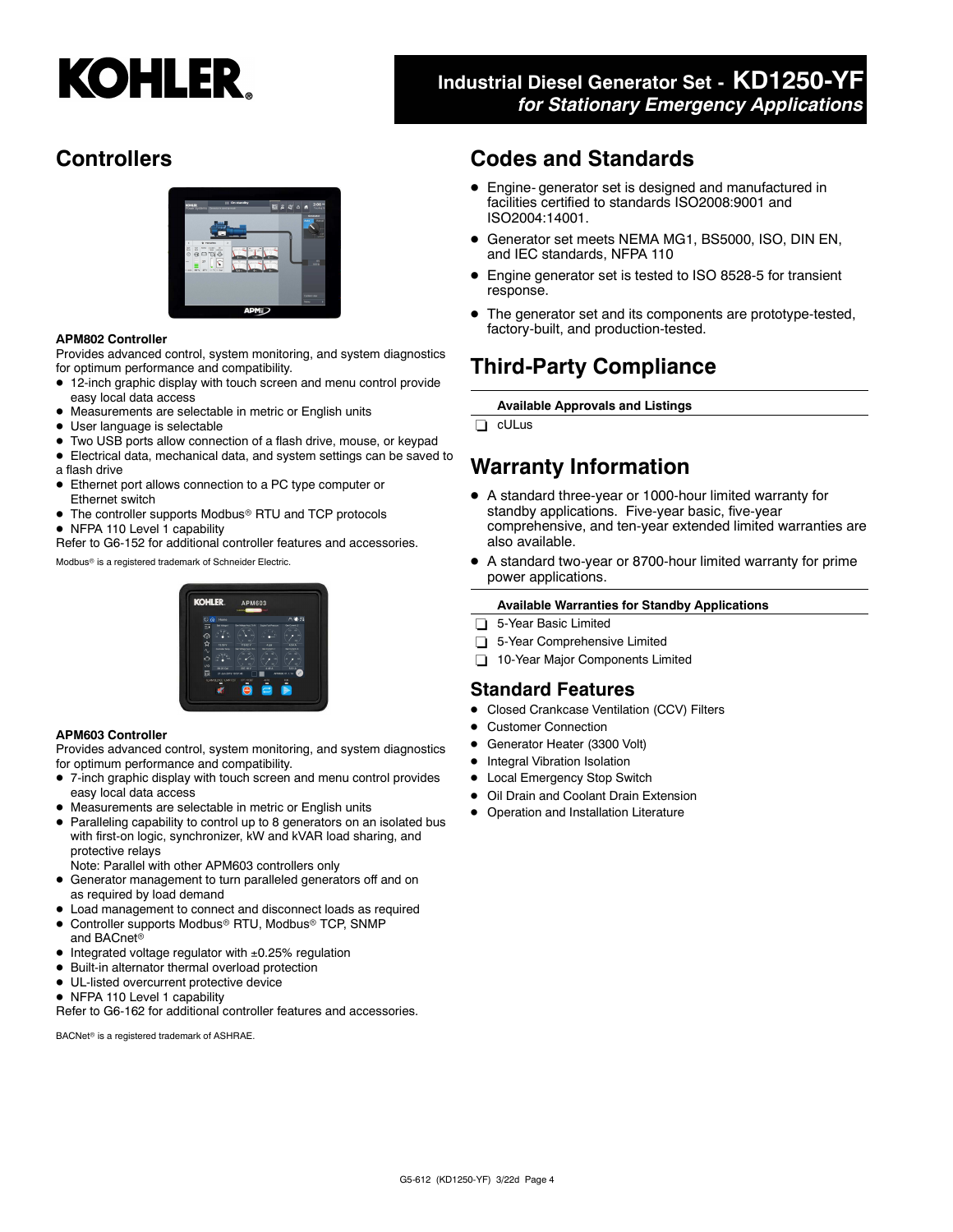

# **Industrial Diesel Generator Set - KD1250-YF** *for Stationary Emergency Applications*

### **Available Options**

|        | <b>Circuit Breakers</b>                                          | <b>Fuel System</b>                                                |
|--------|------------------------------------------------------------------|-------------------------------------------------------------------|
|        | Rating<br>Type                                                   | <b>Flexible Fuel Lines</b><br>ப                                   |
| ⊔      | 80%<br><b>Magnetic Trip</b><br>ப                                 | Restriction Gauge (for fuel/water separator)                      |
| ⊔      | <b>Thermal Magnetic Trip</b><br>100%<br>ப                        | Literature                                                        |
|        | <b>Operation</b><br>Electronic Trip (LI)                         |                                                                   |
| ப      | <b>Electronic Trip with</b><br>Manual<br>$\blacksquare$          | General Maintenance<br>ΠL                                         |
|        | Short Time (LSI)<br>Electrically Operated (for paralleling)<br>⊓ | <b>NFPA 110</b><br>◻                                              |
| ⊔      | Electronic Trip with                                             | Overhaul<br>ப                                                     |
|        | Ground Fault (LSIG)                                              | Production                                                        |
|        | <b>Circuit Breaker Mounting</b>                                  | Miscellaneous                                                     |
| ப      | <b>Generator Mounted</b>                                         | Air Cleaner, Heavy Duty                                           |
| ப      | <b>Remote Mounted</b>                                            | Air Cleaner Restriction Indicator                                 |
| ப      | Bus Bar (for remote mounted breakers)                            | Alternator Air Filter (will reduce generator set output up to 7%) |
|        | <b>Enclosed Remote Mounted Circuit Breakers</b>                  | Automatic Oil Replenishment System<br>∣ 1                         |
|        | NEMA 1 (15-5000 A)                                               | Engine Fluids (oil and coolant) Added<br>l 1                      |
|        | NEMA 3R (15-1200 A)                                              | <b>Rated Power Factor Testing</b>                                 |
|        |                                                                  |                                                                   |
|        | <b>Approvals and Listings</b>                                    | <b>Electrical Package</b>                                         |
| ⊔      | cULus                                                            | Basic Electrical Package (select 1 Ph or 3 Ph)<br>ப               |
|        | <b>Enclosed Unit</b>                                             | Wire Alternator Heater (1 Ph)<br>Π                                |
| ⊔      | Sound Level 1 Enclosure/Fuel Tank Package                        | Wire Battery Charger (1 Ph)                                       |
|        | Sound Level 2 Enclosure/Fuel Tank Package                        | Wire Block Heater (select 1 Ph or 3 Ph)                           |
|        |                                                                  | Wire Controller Heater (1 Ph)                                     |
|        | Open Unit                                                        | <b>Warranty (Standby Applications only)</b>                       |
| ⊔      | Exhaust Silencer, Critical (kits: PA-361625 qty. 2)              | 5-Year Basic Limited<br>$\Box$                                    |
| ⊔      | Exhaust Silencer, Hospital (kits: PA-361626 qty. 2)              | 5-Year Comprehensive Limited<br>n                                 |
| $\Box$ | Flexible Exhaust Connector, Stainless Steel                      | 10-Year Major Components Limited<br>H                             |
|        | Controller                                                       | Other                                                             |
| ⊔      | Input/Output, Digital                                            |                                                                   |
|        | Input/Output, Thermocouple (standard on 3300 V)                  | ⊔                                                                 |
| ப      | Load Shed (APM802 only)                                          | ⊔                                                                 |
| ப      | Manual Key Switch                                                |                                                                   |
| ⊔      | Remote Emergency Stop Switch                                     |                                                                   |
| ⊔      | Lockable Emergency Stop Switch                                   |                                                                   |
| ப      | Remote Serial Annunciator Panel                                  |                                                                   |
|        | <b>Cooling System</b>                                            |                                                                   |
| ⊔      | Block Heater; 9000 W, 380 V, 3 Ph                                |                                                                   |
|        | Required for ambient temperatures below 10°C (50°F).             |                                                                   |
|        | Block heater kit includes air intake manifold grid heater.       |                                                                   |
|        | Radiator Guard and Duct Flange                                   |                                                                   |
|        | <b>Electrical System</b>                                         | <b>Dimensions and Weights</b>                                     |
| ⊔      | Battery, AGM (kit with qty. 4)                                   | Overall Size, max., L x W x H, mm (in.):<br>5291 x 2184 x 2311    |
| ப      | Battery, AGM (kit with qty. 8)                                   | $(208.3 \times 86.0 \times 91.0)$                                 |
|        | <b>Battery Charger</b>                                           | Weight, radiator model, max. wet, kg (lb.):<br>12896 (28443)      |
| ❏      |                                                                  |                                                                   |
| ⊔      | <b>Battery Rack and Cables</b>                                   |                                                                   |
|        | Generator Heater (up to 415 Volt)                                |                                                                   |
|        | <b>Redundant Starters</b>                                        |                                                                   |
|        |                                                                  |                                                                   |
|        |                                                                  | н                                                                 |
|        |                                                                  |                                                                   |
|        |                                                                  |                                                                   |
|        |                                                                  | о<br>о                                                            |
|        |                                                                  |                                                                   |

NOTE: This drawing is provided for reference only and should not be used for planning installation. Contact your local distributor for more detailed information.  $\leftarrow$  w $\rightarrow$   $\leftarrow$   $\leftarrow$   $\leftarrow$   $\leftarrow$ 

⇥

G5-612 (KD1250-YF) 3/22d Page 5